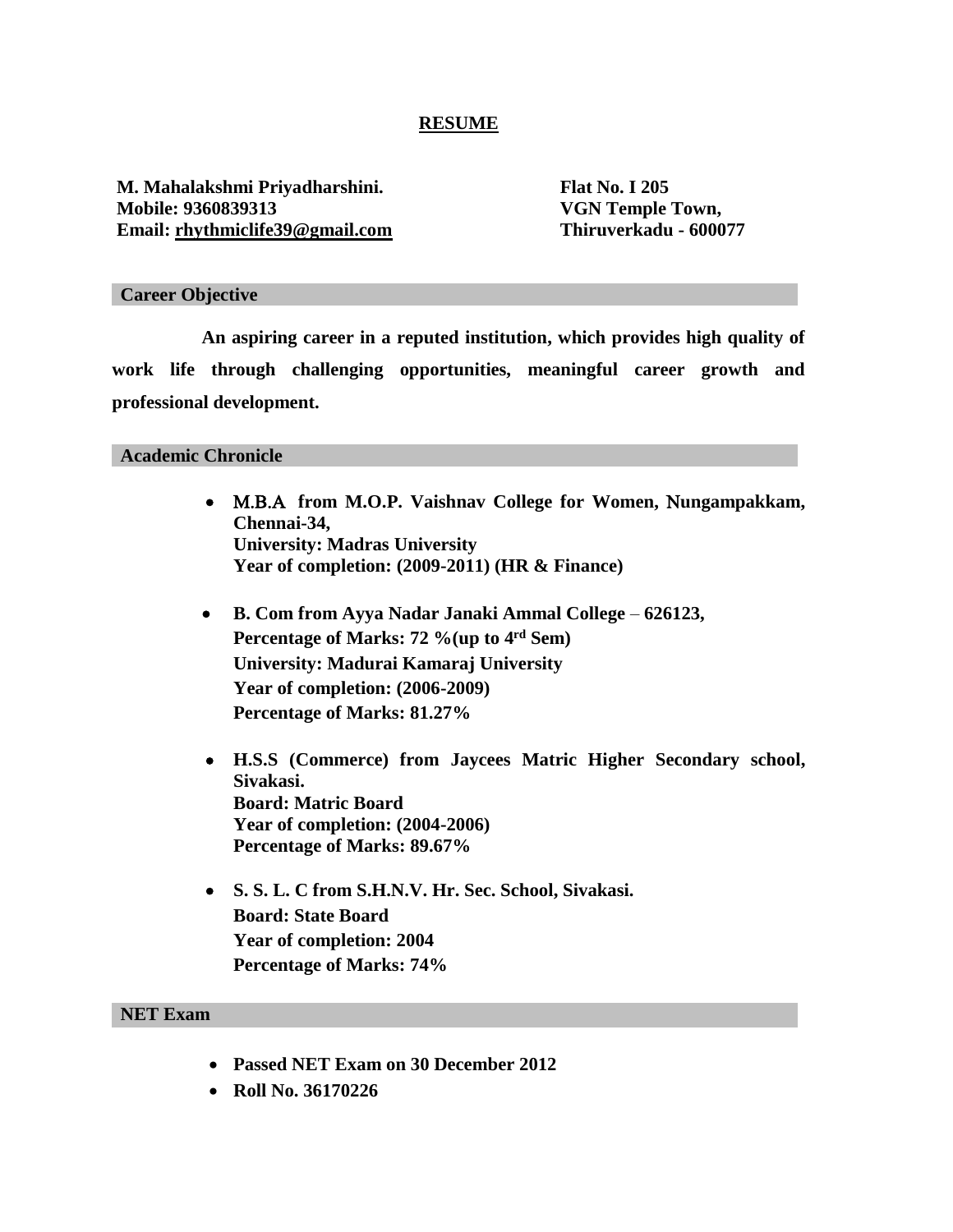# **Work Experience**

| Name of the<br>Institution                                                      | <b>Designation</b>                        | <b>Period of Experience</b>                                                         |
|---------------------------------------------------------------------------------|-------------------------------------------|-------------------------------------------------------------------------------------|
| Gojan School of<br><b>Business and</b><br><b>Technology</b>                     | Lecturer (MBA Dept.)                      | 8 months (July 2012 – Feb 2013)                                                     |
| <b>Thiruthangal</b><br><b>Nadar College</b>                                     | <b>Assistant Professor</b><br>(BBA Dept.) | 1 year & 8 months (From 1 <sup>st</sup> June<br>$2016 - 26$ <sup>th</sup> Jan 2018) |
| $LIVEWIRE - A$<br>division of CADD<br><b>Centre (Sivakasi)</b>                  | <b>Business Manager</b><br>(Part Time)    | 9 months (June 2018 – Feb 2019)                                                     |
| <b>Dwaraka Doss</b><br><b>Goverdhan Doss</b><br>Vaishnav College,<br>Arumbakkam | <b>Assistant Professor</b>                | 17-6-2019 to Till date                                                              |

# **Papers Handled:**

| <b>Financial Services</b>                                   | <b>Business Communication</b>                          | <b>Business Ethics and Values</b>          |
|-------------------------------------------------------------|--------------------------------------------------------|--------------------------------------------|
| <b>Economic Analysis and</b><br><b>Financial Accounting</b> | <b>Logistics and Supply Chain</b><br><b>Management</b> | <b>Organizational Behavior</b>             |
| <b>Principles of Management</b>                             | <b>Business Regulatory</b><br><b>Framework</b>         | <b>Human Resource</b><br><b>Management</b> |
| <b>Business Statistics</b>                                  | <b>Advertising Management</b><br>and Sales Promotion   | <b>International Trade</b>                 |
| <b>Managerial Economics</b>                                 | <b>Business Taxation</b>                               |                                            |

# **Responsibilities in LIVEWIRE:**

- **Approaching Colleges for Seminar & Workshop in Virudhunagar District.**
- **Handling Seminar Session based on the topics Machine Learning, IOT & Data Science.**
- **Complete the online process like student registration, certificate process, ordering books.**
- **Arranging and conducting in-house seminars and functions**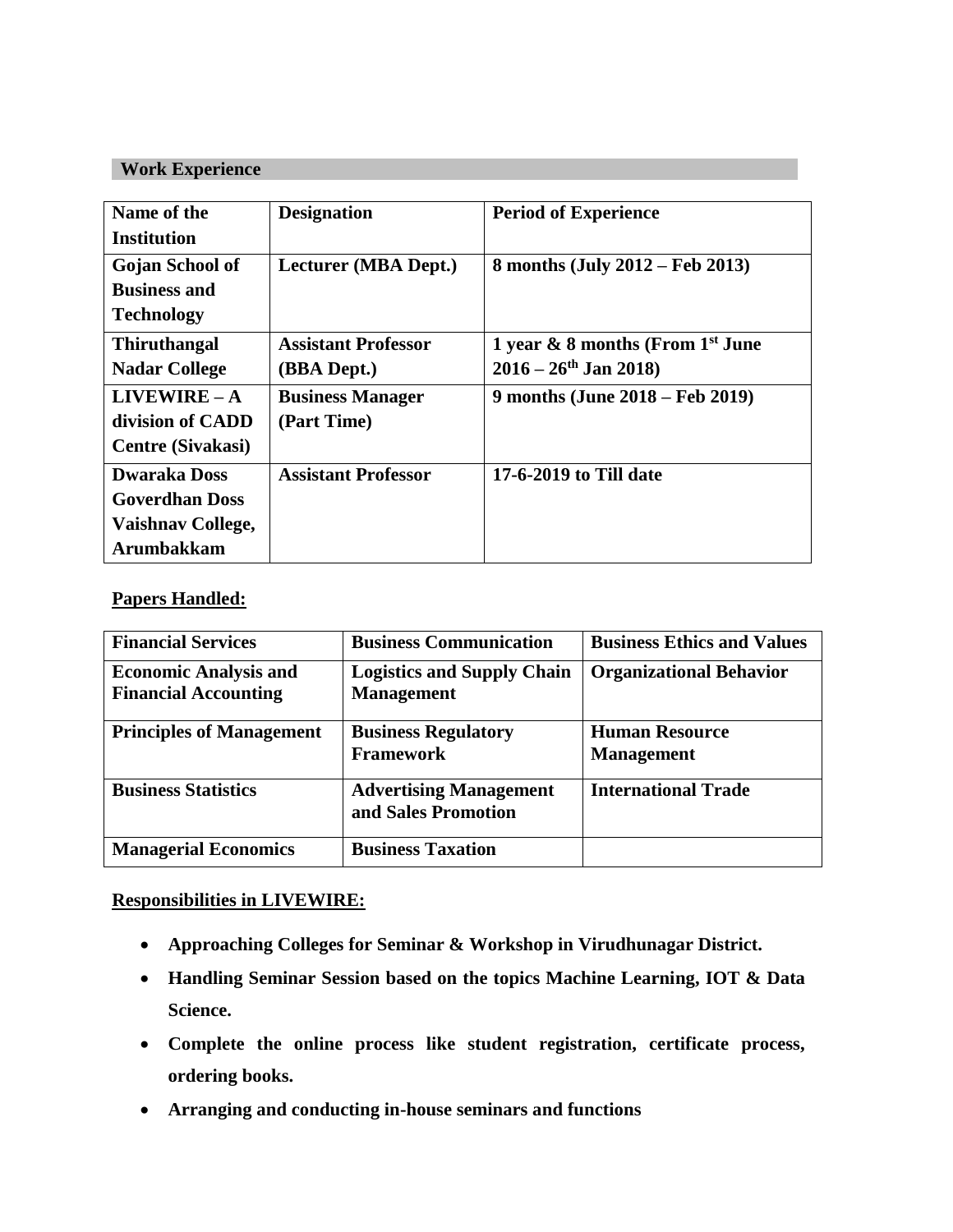**Technical skills**

**Office Suite : Microsoft Office (Word/Excel/PowerPoint)**

### **Extra Certificate Courses**

**Export Management: 2007-08 in Ayya Nadar Janaki Ammal College, Sivakasi.**

**Supply Chain Management: 2010-2011 in M.O.P. Vaishnav College for Women, Nungampakkam**

**Swayam NPTEL: Business Statistics – June 2021.** 

**Projects Undertaken**

- **MBA project in "Equitas Microfinance Pvt Ltd." on the topic "Impact of Equitas Microfinance in Household Standard of Living".**
- **Internship in "Lucas Indian Service" for the period of a month from April 15th to May 15th , 2010.**
- o **Preparing invoice, verifying purchase and sales books, preparing payroll and debit note calculation are the works given to me.**

### **Papers Published**

- **M. Mahalakshmi Priyadharshini (2017), "Cyber Frauds – Issues and Challenges". National Conference on "Digital India – Problem and Prospects" in VLB Janakiammal College of Arts and Science. Coimbatore.**
- **M. Mahalakshmi Priyadharshini (2020), "A study to analyze the opportunities and challenges in business with special reference to Women Homepreneur". The New Economist (ISSN 2347 - 7172) - An initiative by PG & Research Department of Economics and Department of Business Administration in Redefining Economics & Business in the context of 3Cs - Contemporary Challenges, Ceaseless Competition & Changing Consumerism on the Global Confront 2020.**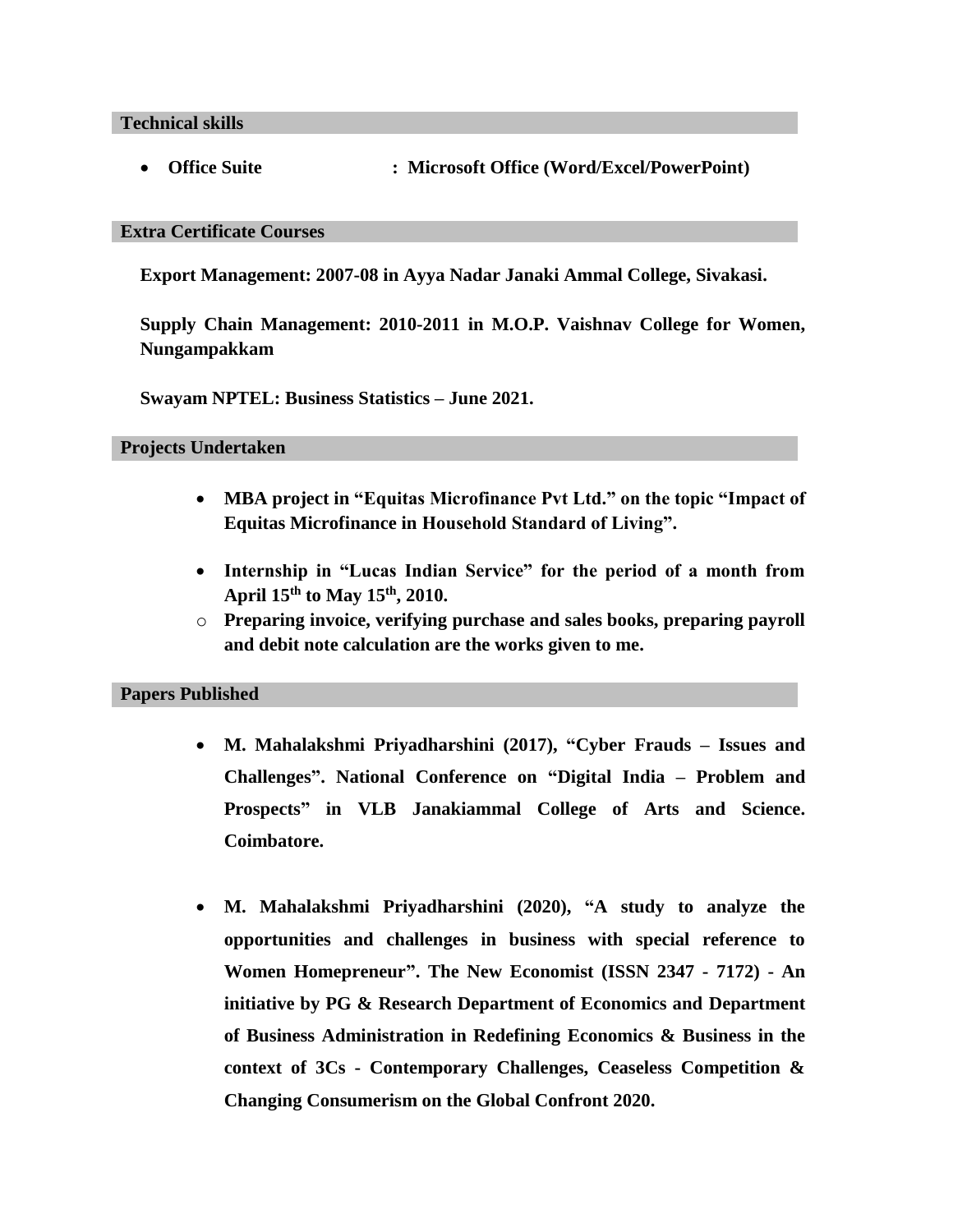**"A Study to measure the effectiveness of Digital Media in influencing the buying decisions of the viewers – With special reference to Social Media Marketing" (20121). International Virtual Conference on "Transformation in Commerce – POST COVID (2.0)" organized by Sri Kanyaka Parameswari Arts and Science College for Women. Published in UTKAL Historical Research Journal, Volume – XXXIV, pp. 143-148.**

### **Resource Person**

| SL. No                  | <b>Name of the Event</b>                                                                 | <b>Institution</b>                                                            | Date                       |
|-------------------------|------------------------------------------------------------------------------------------|-------------------------------------------------------------------------------|----------------------------|
| $\mathbf{1}$            | <b>Dhrona - The Art of Teaching</b><br>and Learning for the NXT GEN                      | <b>BBA – Dwaraka Doss</b><br><b>Goverdhan Doss</b><br><b>Vaishnav College</b> | 11-04-2020                 |
| $\overline{2}$          | <b>NTA NET Management</b>                                                                | <b>VV</b> Academy,<br><b>Chennai</b>                                          | 14-5-2021 to 16-5-<br>2021 |
| 3                       | Trainer in Aptitude – Loyola<br><b>Summer Camp - 2021</b>                                | <b>LSSS, Loyola College,</b><br><b>Chennai</b>                                | 12-6-2021 to 26-6-<br>2021 |
| $\overline{\mathbf{4}}$ | <b>Mathematical Reasoning – UGC</b><br><b>Sponsored NTA NET Coaching</b><br><b>Class</b> | $USAB - University$ of<br><b>Madras, Chennai</b>                              | 27-9-2021 to 28-9-<br>2021 |

### **Soft Skills**

- **Ability to manage groups of pupils and deal with challenging behavior.**
- **Organization skills**
- **Good Inter-personal Communicator**
- **Excellent written and verbal communication skills**
- **Excellent presentation skills**
- **Encouraging personal development via tutorial/pastoral work**